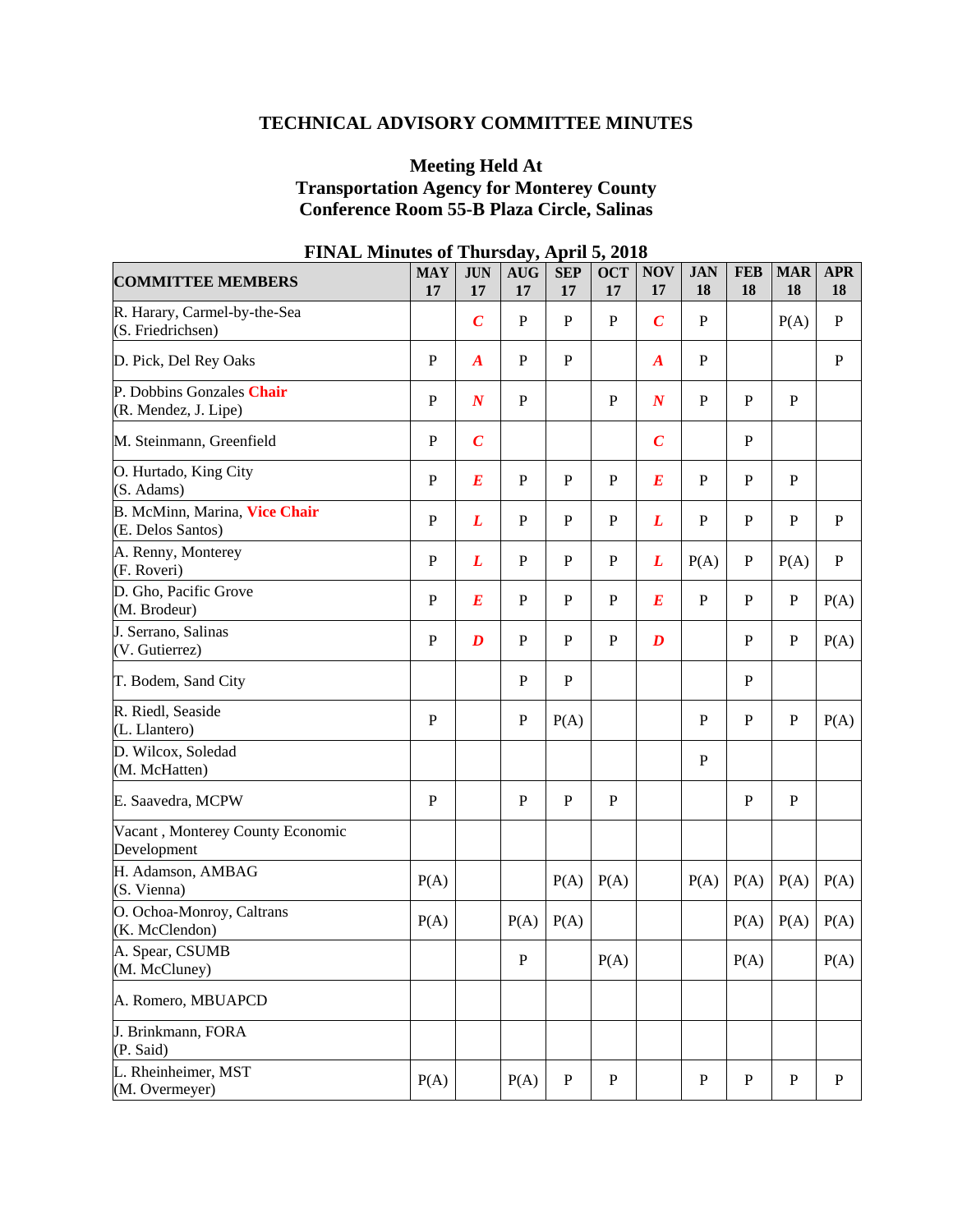| <b>STAFF</b>                                | <b>MAY</b> | <b>JUN</b> | <b>AUG</b> | <b>SEP</b> | <b>OCT</b> | <b>NOV</b> | <b>JAN</b> | <b>FEB</b> | <b>MAR</b> | <b>APR</b> |
|---------------------------------------------|------------|------------|------------|------------|------------|------------|------------|------------|------------|------------|
|                                             | 17         | 17         | 17         | 17         | 17         | 17         | 18         | 18         | 18         | 18         |
| D. Hale, Exec. Director                     |            |            |            |            |            |            |            |            |            | P          |
| T. Muck, Dep. Exec. Director                | P          |            | P          | P          | P          |            | P          |            |            | P          |
| H. Myers, Sr. Transp. Planning Engineer     | P          |            | P          |            | P          |            | P          | P          | P          | P          |
| M. Zeller, Principal Transp. Planner        |            |            | P          | P          | P          |            | P          | P          | P          | P          |
| C. Watson, Principal Transp. Planner        |            |            |            |            |            |            | P          |            |            |            |
| V. Murillo, Transportation Planner          |            |            |            | P          |            |            |            |            | P          | P          |
| Theresa Wright, Public Outreach Coordinator |            |            | P          | P          | P          |            |            |            |            | P          |
| G. Leonard, Transportation Planner          | р          |            | P          |            |            |            | P          |            |            |            |
| Rich Deal, Principal Engineer               |            |            |            |            |            |            |            | P          | P          | D          |
| Ariana Green, Assoc. Transportation Planner |            |            |            |            |            |            |            |            |            |            |

#### **1. ROLL CALL**

Chair Enrique Saavedra, County of Monterey, called the meeting to order at 9:33 am. Introductions were made and a quorum was established.

## **1.1 ADDITIONS OR CORRECTIONS TO AGENDA**

None.

## **2. PUBLIC COMMENTS**

None.

## **3. BEGINNING OF CONSENT AGENDA**

#### *Motion to approve the Consent Agenda*

**M/S/C** Llantero / Renny / unanimous

**3.1 APPROVE** the minutes of the Technical Advisory Committee meeting of March 1, 2018.

#### **END OF CONSENT AGENDA**

## **4. 2018 LOCAL STREETS & ROAD REPORTING GUIDELINES**

The Committee received a presentation from Michael Zeller, Principal Transportation Planner, on the 2018 Local Streets and Road Reporting Guidelines.

Mr. Zeller presented that beginning November 1, 2017, the State Controller deposits various portions of this new funding into the newly created Road Maintenance and Rehabilitation Account (RMRA). A percentage of this new RMRA funding is apportioned by formula to eligible cities and counties for basic road maintenance, rehabilitation, and critical safety projects on the local streets and roads system.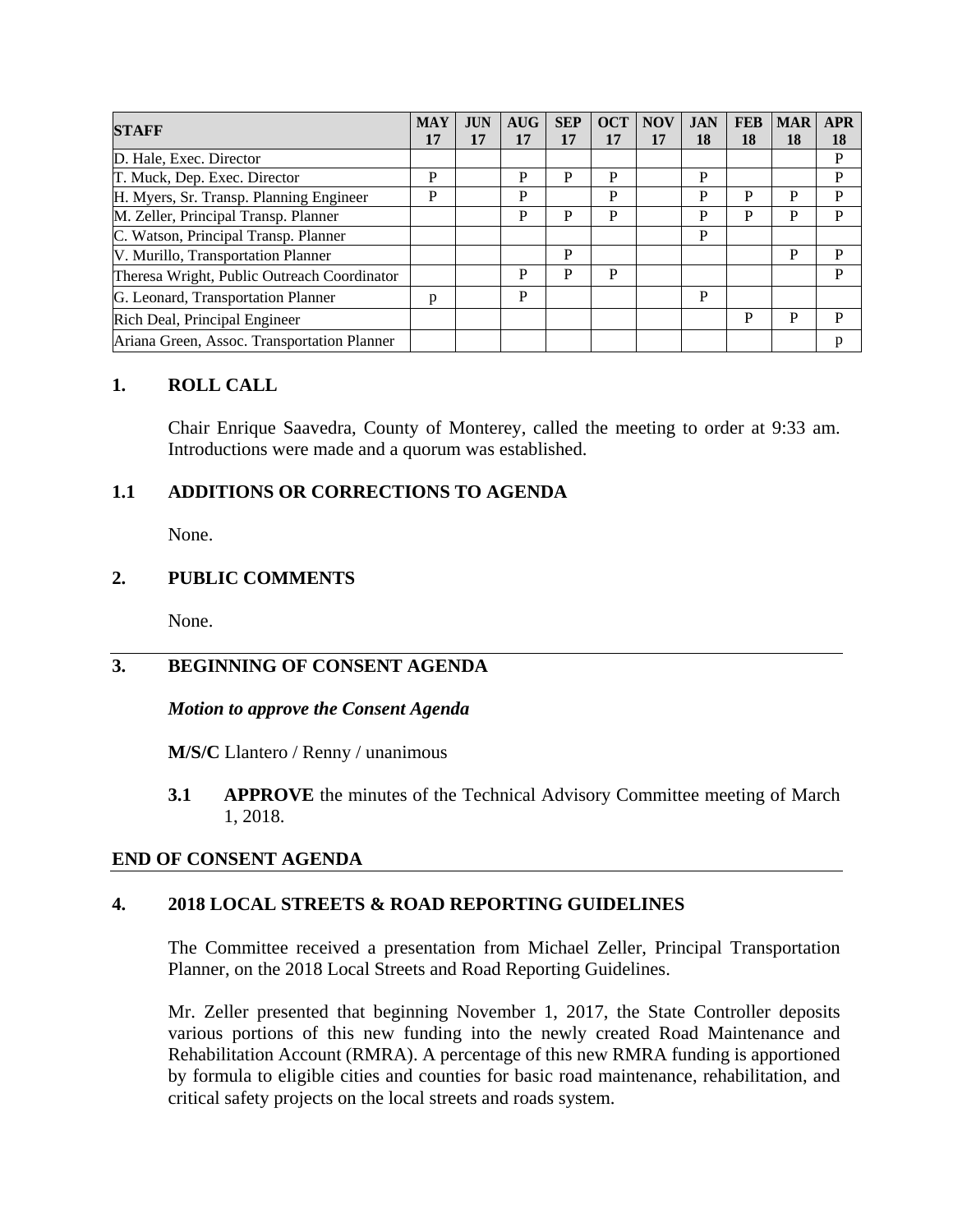Prior to receiving an apportionment of RMRA funds from the State Controller in a fiscal year, a city or county must submit to the California Transportation Commission a list of projects proposed to be funded with these funds by May 1st. All projects proposed to receive funding must be adopted by resolution by the applicable city council or county board of supervisors at a regular public meeting. The list of projects must include a description and the location of each proposed project, a proposed schedule for the project's completion, and the estimated useful life of the improvement. This report is due to the California Transportation Commission by May 1st of each year.

In addition to the project list report, for each fiscal year in which RMRA funds are received and expended, cities and counties must submit documentation to the California Transportation Commission that details the expenditure of all RMRA funds, including a description and location of each completed project, the amount of funds expended on the project, the completion date, and the estimated useful life of the improvement. This report on expenditures is due to the California Transportation Commission by October 1st of each year.

A city or county receiving an apportionment of RMRA funds is also required to sustain a maintenance of effort by spending at least the annual average of its general fund expenditures during the 2009–10, 2010–11, and 2011–12 fiscal years for street, road, and highway purposes from the city's or county's general fund.

## **5. GO 831 TRAVELER INFORMATION/RIDESHARE PROGRAM**

The Committee received a presentation from Ariana Green, Associate Transportation Planner, on the Go 831 Rideshare program.

Ms. Green presented that The Traveler Information/Rideshare program will use the latest technology and robust communications to help travelers find alternatives to driving to work, school or special events. The primary goal of the program is to reduce traffic congestion in Monterey County by encouraging carpools, vanpools, use of transit, biking, walking, staggered work schedules, and telecommuting. These strategies are also known as "travel demand management" because they reduce the demand for new travel lanes by making more efficient use of the existing road network.

After a competitive Request for Proposals process, the TAMC Board authorized the Executive Director to negotiate contracts with Moxxy Marketing to develop a brand and marketing strategy for the program, and with RideAmigos to provide access to a ridesharing software platform and mobile application during the September 27, 2017 Board meeting. Both contracts were fully executed in October and notices to proceed were issued.

The program will be launched to the public in Spring 2018 and rolled out in three phases targeting distinct types of trips. The first phase will focus on reducing traffic during the peak commute hours and concentrate outreach to major employers. The second phase is expected to kick-off in Fall 2018 and address congestion and safety issues related to trips to K-12 schools. The third phase of the program is anticipated to roll out in Spring 2019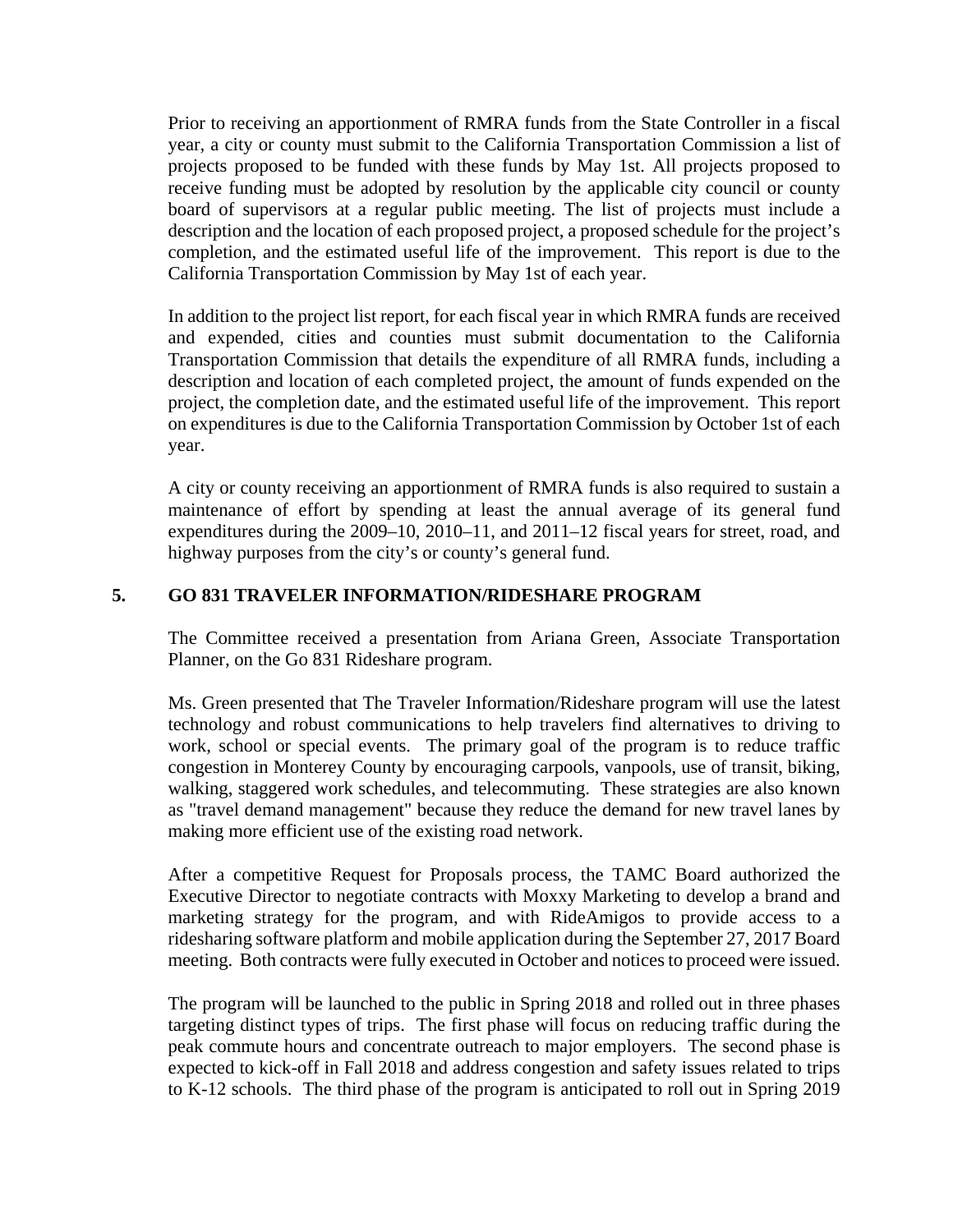and concentrate on improving transportation options for agricultural workers and reduce special events traffic on the Peninsula.

In preparation for the public launch in Spring, TAMC staff met with 15 major employers/partner agencies to discuss what is offered through membership to the program and gauge interest.

The result of initial meetings with major employers and partner agencies has been overwhelming interest to participate in the program, and willingness to help "beta test" the RideAmigos software tool and provide feedback to TAMC in advance of the public launch. The "beta testing" will kick-off with an orientation training hosted by RideAmigos in December and will continue through January and early February.

## **6. DRAFT ACTIVE TRANSPORTATION PLAN**

Virginia Murillo, Transportation Planner, presented to the Committee that in May 2016, Committee members from the Bicycle and Pedestrian Committee and the Technical Advisory Committee participated in a mapping activity to identify bicycle and pedestrian improvements throughout Monterey County. In August 2016, Committee members provided input on the list of projects identified in the May mapping exercise. From September to December 2016, TAMC staff set up an online mapping public input tool. Members of the public were able to provide feedback on: barriers to bicycling/walking, routes that they currently walk/bike, and routes that they would like to bike/walk if improvements were made. Approximately 300 people submitted 430 comments via the Wikimapping tool. Staff collaborated with the Monterey County Health Department to gather input from their Greenfield Leadership and Civic Engagement group. Staff also collaborated with the City of Gonzales to host a South County public workshop for the Plan.

Since the last Committee meeting, staff has received input on the prioritized project lists, which is summarized in the executive summary of the Active Transportation Plan. Staff has also conferred with local jurisdictions on potential projects that will be submitted as candidates for the competitive State Active Transportation Program. Based on this input, the following high-priority projects will be developed into conceptual designs:

- Marina: Reservation Rd protected bike lanes/cycletrack (Salinas Ave Del Monte Blvd)\*Regional Priority
- Marina: Cardoza Ave bike lanes/cycletrack (Beach Rd end of Cardoza Ave)
- Monterey: E. Downtown Bike Boulevard (Class III on Third and Pearl from Sloat to Van Buren
- Monterey: Hawthorne Van Buren bike connection New Monterey Bike Boulevard Class III on Laine, Hoffman, Reeside, and Hawthorne
- Pacific Grove: Sinex Ave bike lanes (Forest Ave Asilomar Ave)
- Salinas: Class I or IV bike lanes along East Alisal Street (between Bardin and Skyway Blvd) \*Regional Priority